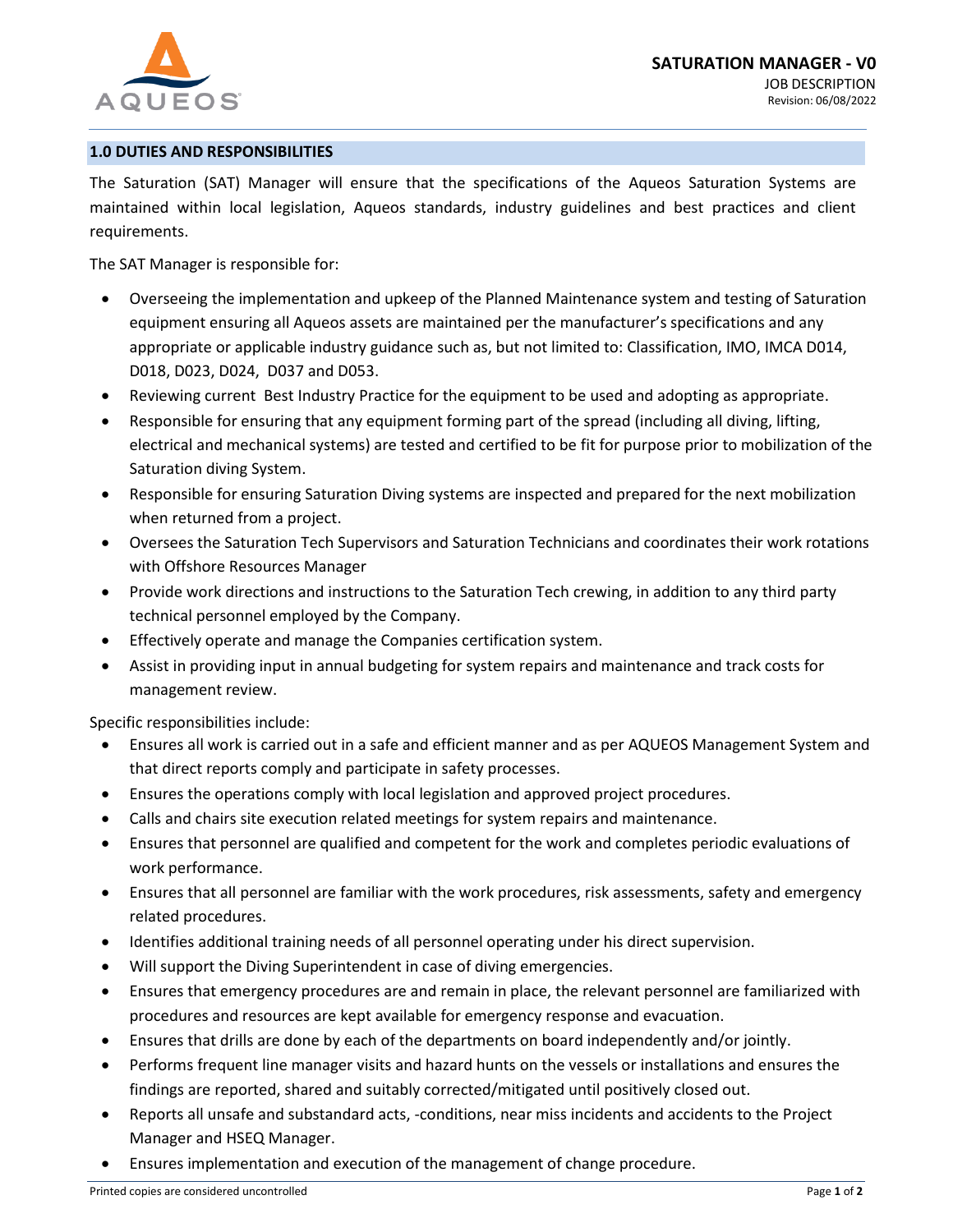

- Ensures that appropriate spares and consumable supplies are maintained onboard and/or available in a timely manner.
- Other duties as assigned.

# **2.0 REQUIREMENTS**

### **2.1 EDUCATION AND TRAINING**

- Vocational degree or certificate in Commercial Diving or Marine Technology.
- Engineering or Project Management degree or PMP certification is preferred.
- IMCA or ADCI Bell supervisor or LST credentials is preferred
- Supervisor Drug and Alcohol training.
- Valid offshore survival course suitable for geographical area of work.
- Completion of Diving System Assurance IMCA D011 course
- Completion of Failure Mode, Effect & Criticality Analysis (FMECA) course

## **2.2 EXPERIENCE**

- A minimum of five (5) years of related field experience within the underwater service industry, specifically with Sat Tech experience on Classed, IMCA compliant systems.
- Documented Experience and Training in aspects of leadership and assessment.
- Experience working in an ISO 9001, ISO 14001, and ISO 45001 environment a plus.

## **2.3 KNOWLEDGE AND SKILLS**

- Required to be fully conversant with the contents of: (provided by Aqueos)
	- Aqueos Policy Statements
	- BBSO Program
	- Aqueos ISO 9001, ISO 14001, and ISO 45001 practices
	- Risk Management sections on Project SWP, JSA, Toolbox Talk (Last Minute Risk Assessment, LMRA), and Stop Work Responsibility
	- Management of Change
	- Stop Work
	- Diving Manuals (as applicable)
	- Rigging and Lifting Manual
	- Simultaneous Operations Manual
	- Vessel Specific Manual (if applicable);
	- USCG Diving Regulations
	- OSHA Diving Regulations
	- ADCI Guidance Notes
	- IOGP recommended practice
	- IMCA Diving Division Guidance Notes and safety flashes
	- IMCA Guidance on DP vessels for Diving operations
	- DMAC Guidance Notes